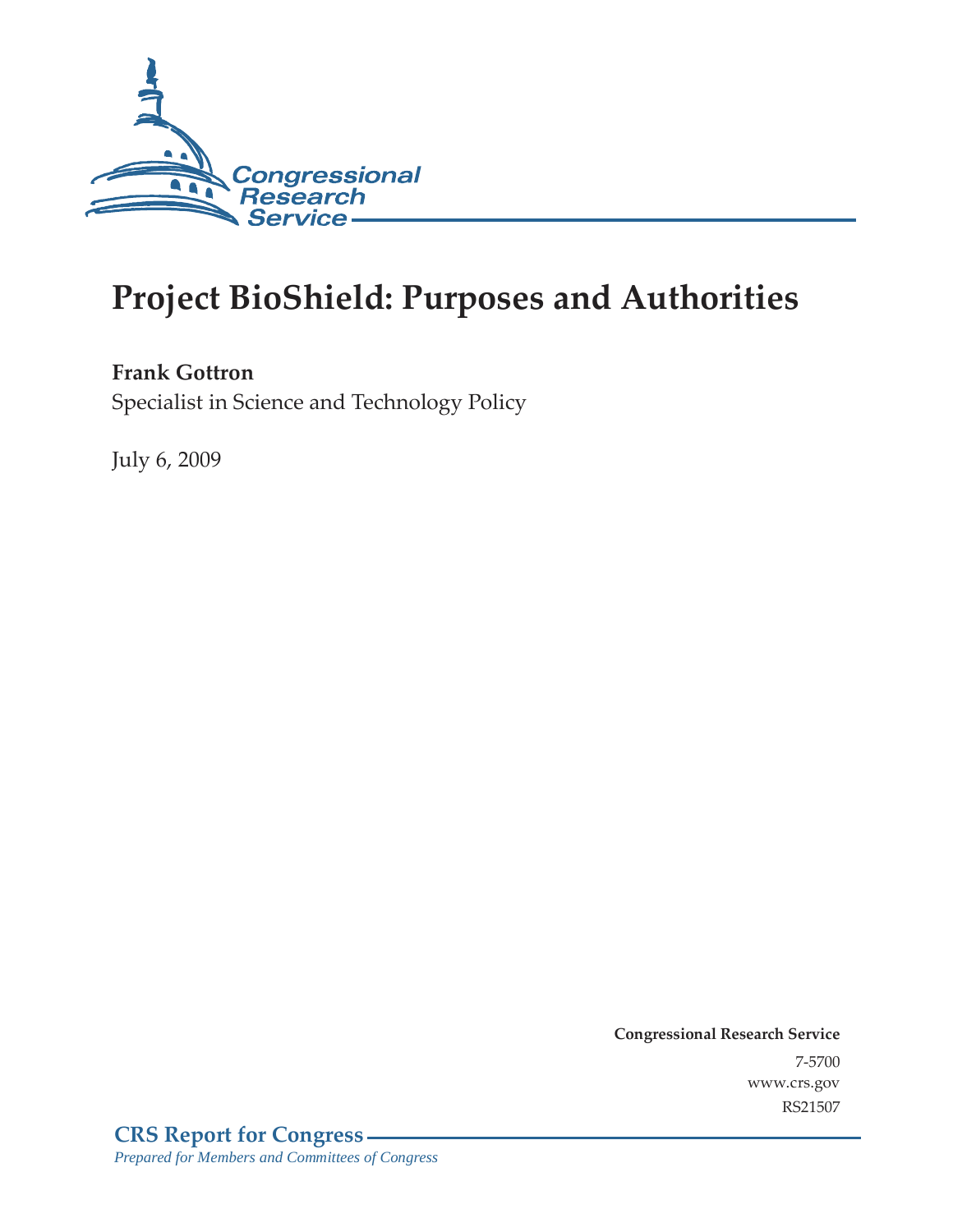### **Summary**

Many potential chemical, biological, radiological, and nuclear (CBRN) terrorism agents lack available countermeasures. In 2003, President Bush proposed Project BioShield to address this need. The Project BioShield Act became law in July 2004 (P.L. 108-276).

This law has three main provisions: (1) relaxing procedures for some CBRN terrorism-related spending, including hiring and awarding research grants; (2) guaranteeing a federal government market for new CBRN medical countermeasures; and (3) permitting emergency use of unapproved countermeasures. The Department of Health and Human Services (HHS) has used each of these authorities. The HHS used expedited review authorities to approve grants relating to developing treatments for radiation exposure and used the authority to guarantee a government market to obligate approximately \$2.3 billion to acquire countermeasures against anthrax, botulism, radiation, and smallpox. The HHS has also employed the emergency use authority several times including allowing young children with H1N1 "swine flu" to receive specific antiviral drugs.

The Department of Homeland Security Appropriations Act, 2004 (P.L. 108-90) advanceappropriated \$5.593 billion for FY2004 to FY2013 for Project BioShield. In addition to the approximately \$2.3 billion used for countermeasure procurement, Congress has decreased the available amount in the BioShield account. In FY2004 and FY2005, Congress removed approximately a total of \$25 million through rescissions. In the Omnibus Appropriations Act, 2009 (P.L. 111-8), Congress transferred \$412 million to other programs to support countermeasure advanced research and development and pandemic influenza preparedness and response. President Obama has proposed transferring an additional \$305 million in FY2010 to support countermeasure advanced research and development. The administration also seeks to transfer management of this account from the Department of Homeland Security to HHS. The President has also requested that the type of countermeasures that could be procured using these funds be expanded from solely CBRN to include countermeasures against pandemic influenza. Such an action would likely decrease the amount of BioShield money that would be available for CBRN countermeasures.

Since passing the Project BioShield Act, subsequent congresses have considered additional measures to further encourage countermeasure development. The 109<sup>th</sup> Congress passed the Pandemic and All-Hazard Preparedness Act (P.L. 109-417) which created the Biomedical Advanced Research and Development Authority (BARDA) in HHS. This office oversees all of HHS' Project BioShield activities, amongst other duties. The Pandemic and All-Hazard Preparedness Act also modified the Project BioShield procurement process. Questions remain regarding whether these changes have sufficiently improved countermeasure development and procurement.

The 111<sup>th</sup> Congress faces several challenging policy decisions. Primary among them is assessing whether Project BioShield is successfully encouraging medical countermeasure development. A second issue is whether to allow additional diversions of Project BioShield appropriations, a key element of the government's market guarantee, to support other activities. A third is whether to broaden what has been a CBRN countermeasure mandate in the face of other threats such as pandemic influenza.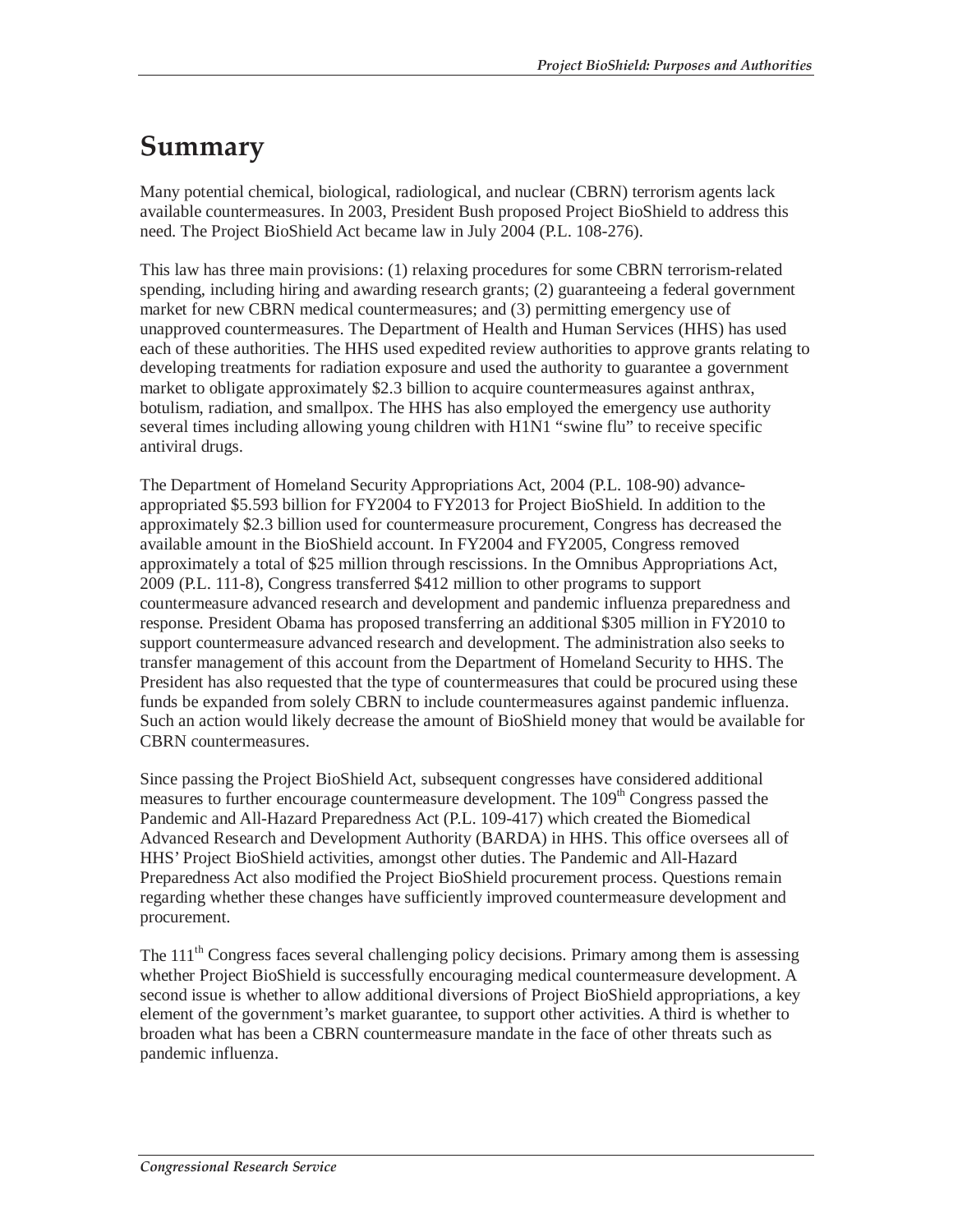## **Contents**

### **Tables**

### **Contacts**

|--|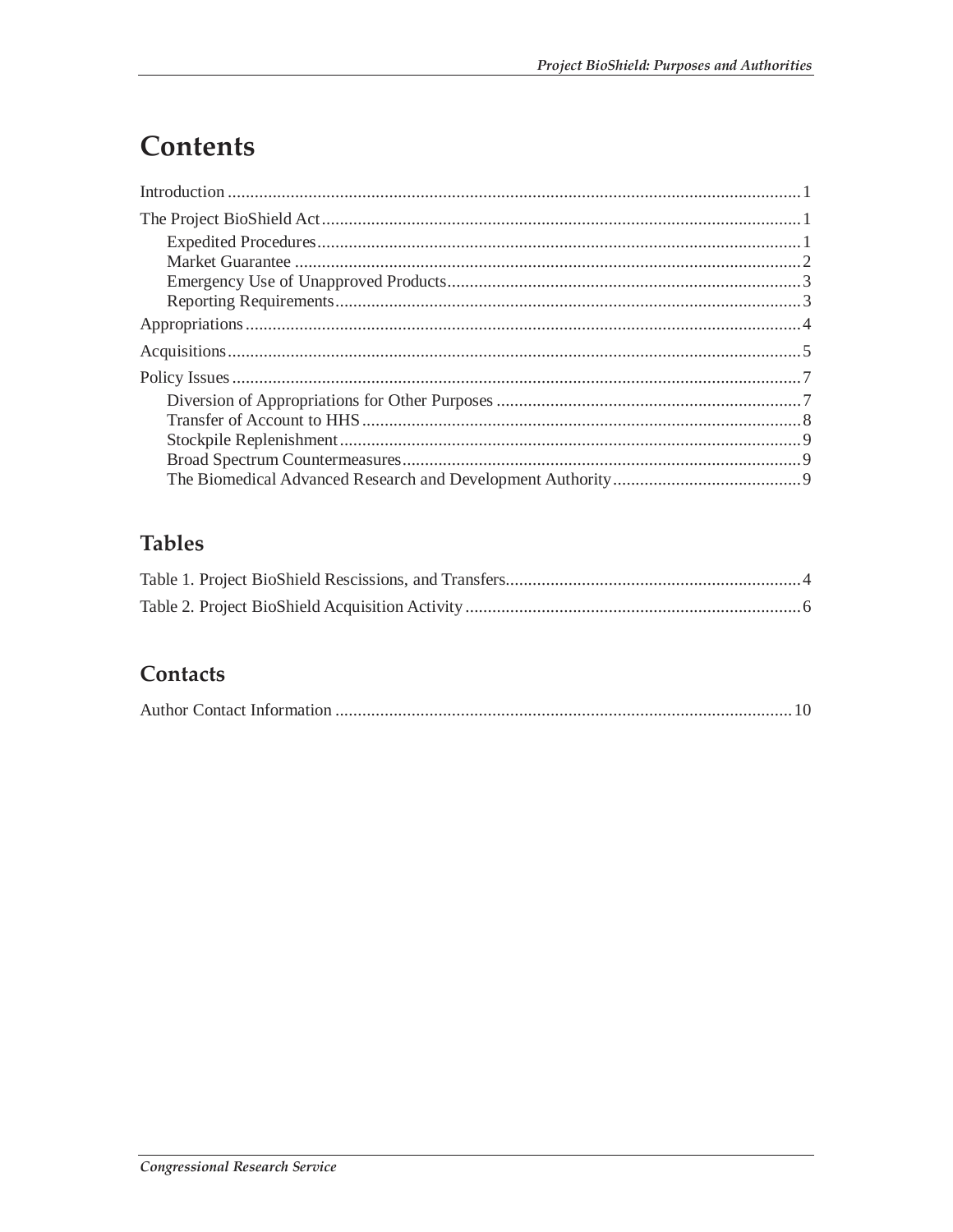### **Introduction**

Following the terrorist attacks of 2001, the federal government determined that it would need new medical countermeasures (e.g., diagnostic tests, drugs, vaccines, and other treatments) to respond to an attack using chemical, biological, radiological, or nuclear (CBRN) agents.<sup>1</sup> The pharmaceutical industry attributes the paucity of CBRN agent countermeasures to the lack of a  $\frac{s$ ignificant commercial market.<sup>2</sup> Because these diseases and conditions occur infrequently, the private sector perceives little economic incentive to invest the millions of dollars required to bring treatments to market.

### **The Project BioShield Act**

To encourage the development of new CBRN countermeasures, President Bush proposed Project BioShield in his 2003 State of the Union address. The 108<sup>th</sup> Congress considered this proposal and passed the Project BioShield Act of 2004 (P.L. 108-276, signed into law July 21, 2004).<sup>3</sup> This act has three main provisions. It provides the Department of Health and Human Services (HHS) expedited procedures for CBRN terrorism-related spending including procuring products, hiring experts, and awarding research grants. The act creates a government-market guarantee by allowing the HHS Secretary to obligate funds to purchase countermeasures while they still have several more years of development. The act also authorizes the HHS Secretary to temporarily allow the emergency use of countermeasures that lack Food and Drug Administration (FDA) approval.

### **Expedited Procedures**

The act relaxes procedures under the Federal Acquisition Regulation for procuring property or services used in performing, administering, or supporting CBRN countermeasure research and development (R&D). These expedited procedures decrease both the amount of paperwork required for these expenditures and the potential for oversight. The act increases the maximum amount, from \$100,000 to \$25 million, for contracts awarded under simplified acquisition procedures. It also allows these purchases using other than full and open competition. Congress granted similar, but smaller, contract-level increases to the Department of Homeland Security (DHS) and other departments and agencies in the Homeland Security Act (P.L. 107-296) and the National Defense Authorization Act, 2004 (P.L. 108-136). According to HHS, it has not used these authorities. $4$ 

<sup>&</sup>lt;sup>1</sup> For additional information and analysis of the procurement provisions of Project BioShield, see CRS Report RL33907, *Project BioShield: Appropriations, Acquisitions, and Policy Implementation Issues for Congress*, by Frank Gottron.

 $2$  Alan Pemberton, Pharmaceutical Research and Manufacturers of America, Testimony before the U.S. House of Representatives Select Committee on Homeland Security, May 15, 2003.

<sup>3</sup> For a detailed comparison of the legislative proposals, see CRS Report RL32549, *Project BioShield: Legislative History and Side-by-Side Comparison of H.R. 2122, S. 15, and S. 1504*, by Frank Gottron and Eric A. Fischer.

<sup>4</sup> See HHS, *Project BioShield: Annual Report to Congress July 2004—July 2006*, and HHS, *Project BioShield: Annual Report to Congress August 2006—July 2007*. These reports are available at http://www.hhs.gov/aspr/barda/bioshield/ annualreport/.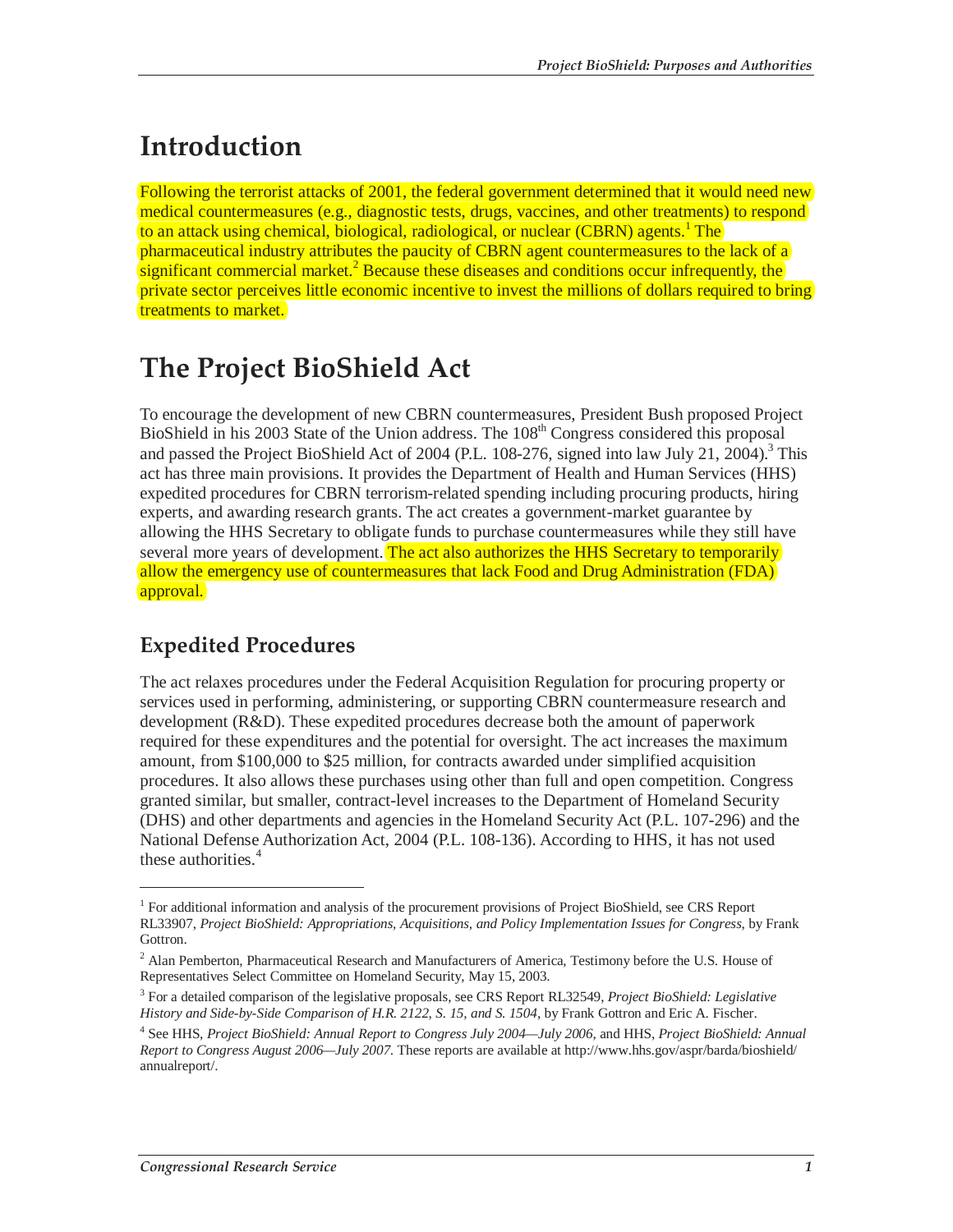The Project BioShield Act authorizes the HHS Secretary to use an expedited award process for grants, contracts, and cooperative agreements related to CBRN countermeasure R&D activity, if the Secretary deems a pressing need for an expedited award exists. This authority is limited to awards of \$1.5 million or less. This expedited award process replaces the normal peer review process. Some scientists have expressed concerns that an expedited review process will reduce research quality.<sup>5</sup> The normal peer review process is designed to provide proposals with greater scientific merit a higher probability of receiving funding, a factor potentially lost in an expedited process.

According to HHS, it has awarded 14 grants through this expedited peer review process.<sup>6</sup> The National Institutes of Allergy and Infectious Diseases (NIAID) awarded these grants between three and five months of the application deadline.<sup>7</sup> All awards were related to medical countermeasures to be used following radiation exposure.

### **Market Guarantee**

The Project BioShield act is designed to guarantee companies that the government will buy new, successfully developed CBRN countermeasures for the Strategic National Stockpile (SNS).<sup>8</sup> The act allows the HHS Secretary, with the concurrence of the DHS Secretary and upon the approval of the President, to promise to buy a product up to eight years before it is reasonably expected to be delivered.<sup>9</sup> A company was to be paid only on the delivery of a substantial portion of the countermeasure. Therefore, this guarantee reduces the market risk for the company but does not affect its exposure to development risk (i.e., the risk that the countermeasure will fail during testing and be undeliverable). The Pandemic and All-Hazard Preparedness Act (P.L. 109-417) modified the Project BioShield Act to allow for milestone-based payments of up to half of the total award before delivery.<sup>10</sup>

The Project BioShield Act allows HHS to purchase unapproved and unlicensed countermeasures. It requires the HHS Secretary to determine that "... sufficient and satisfactory clinical experience or research data ... support[s] a reasonable conclusion that the product will qualify for approval or licensing ... within eight years."<sup>11</sup> The approval and licensing processes are designed to protect people from ineffective or dangerous treatments. Because most drugs that begin these processes fail to become approved treatments, critics of this provision suggest that the government will end up purchasing countermeasures that may never be approved. To reduce the government's

<sup>5</sup> John Miller, "Interview with Richard Ebright," *The Scientist*, vol. 17 (7), April 7, 2003, p. 52.

<sup>6</sup> See HHS, *Project BioShield: Annual Report to Congress July 2004—July 2006*, p. 2, and HHS, *Project BioShield: Annual Report to Congress August 2006—July 2007*, p. 32.

 $7$  Grants that go through the normal peer review process typically take nine to 18 months to receive funding. See http://www.niaid.nih.gov/ncn/grants/charts/timeline\_resub.htm.

<sup>&</sup>lt;sup>8</sup> The SNS contains pharmaceuticals, vaccines, medical supplies, and medical equipment to respond to terrorist attacks and other emergencies.

<sup>&</sup>lt;sup>9</sup> President Bush delegated the presidential approval step to the Director of the Office of Management and Budget. OMB maintains this authority in the Obama administration. See, Executive Office of the President, "Designation and Authorization to Perform Functions Under Section 319F-2 of the Public Health Service Act," 69 *Federal Register* 70349, December 3, 2004.

<sup>&</sup>lt;sup>10</sup> For more on this law, see CRS Report RL33589, *The Pandemic and All-Hazards Preparedness Act (P.L. 109-417)*: *Provisions and Changes to Preexisting Law*, by Sarah A. Lister and Frank Gottron.

<sup>11 118</sup> Stat. 844.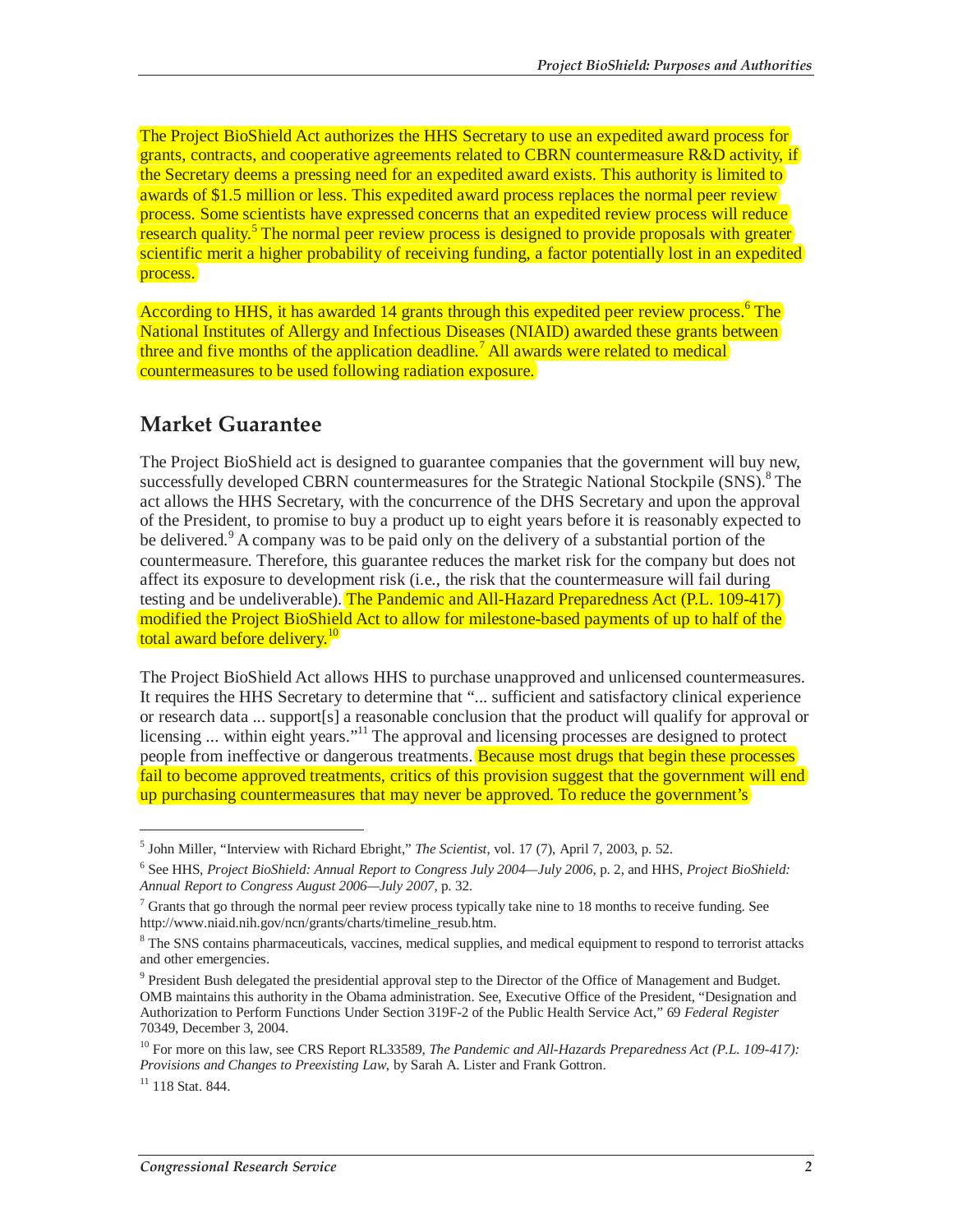financial risk associated with this provision, the act allows HHS to write contracts so that unapproved products may be purchased at lower cost than approved products. HHS used some of these authorities when designing each of the Project BioShield contracts discussed below ("Acquisitions").

#### **Emergency Use of Unapproved Products**

The Project BioShield Act also allows the HHS Secretary to temporarily authorize the emergency use of medical products that are not approved by the FDA or HHS. To exercise this authority, the HHS Secretary must conclude that: (1) the agent for which the countermeasure is designed can cause serious or life-threatening disease; (2) the product may reasonably be believed to be effective in detecting, diagnosing, treating, or preventing the disease; (3) the known and potential benefits of the product outweigh its known and potential risks; (4) no adequate alternative to the product is approved and available; and  $(5)$  any other criteria prescribed in regulation are met.<sup>12</sup>

The HHS Secretary has used this emergency use authority (EUA) several times. Currently, four countermeasures to the 2009 influenza A  $(H1N1)^{13}$  outbreak are permitted to be used under EUA: the antiviral influenza treatments Tamiflu (oseltamivir) and Relenza (zananivir), $^{14}$ N95 respirators, and diagnostic kits to help identify cases of this disease.<sup>15</sup> As of October 2008, antibiotic kits containing Doxycycline Hyclate are allowed to be distributed to certain people participating in the Cities Readiness Initiative.<sup>16</sup> That EUA remains in effect. In January 2005, the HHS Secretary used this authority to allow the vaccination of Department of Defense (DOD) personnel with a specified type of anthrax vaccine.<sup>17</sup> This vaccine EUA expired in January 2006.

### **Reporting Requirements**

The Project BioShield Act of 2004 requires annual reports from the HHS Secretary about the exercise of the authorities granted in this bill.<sup>18</sup> This act also requires the Government Accountability Office (GAO) to produce a single report assessing actions taken under authorities granted by the act, determining the effectiveness of the act, and recommending additional measures to address deficiencies. GAO expects to issue this report in July 2009.<sup>19</sup>

<sup>&</sup>lt;sup>12</sup> 118 Stat. 855.

<sup>13</sup> For additional information, see CRS Report R40554, *The 2009 Influenza Pandemic: An Overview*, by Sarah A. Lister and C. Stephen Redhead.

 $^{14}$  Although the antiviral treatments had been previously approved for treating influenza, the EUA makes it easier to distribute these treatments and allows their use for infants and children younger than had been previously allowed.

<sup>&</sup>lt;sup>15</sup> For more information on these EUAs, see http://www.cdc.gov/swineflu/eua/.

<sup>16 73</sup> *Fed. Reg.* 62507. For more on this program, see http://www.bt.cdc.gov/cri/.

<sup>17 70</sup> *Fed. Reg.* 5452.

<sup>18</sup> Available online at http://www.hhs.gov/aspr/barda/bioshield/annualreport/.

<sup>&</sup>lt;sup>19</sup> Personal communication with GAO, April 10, 2009.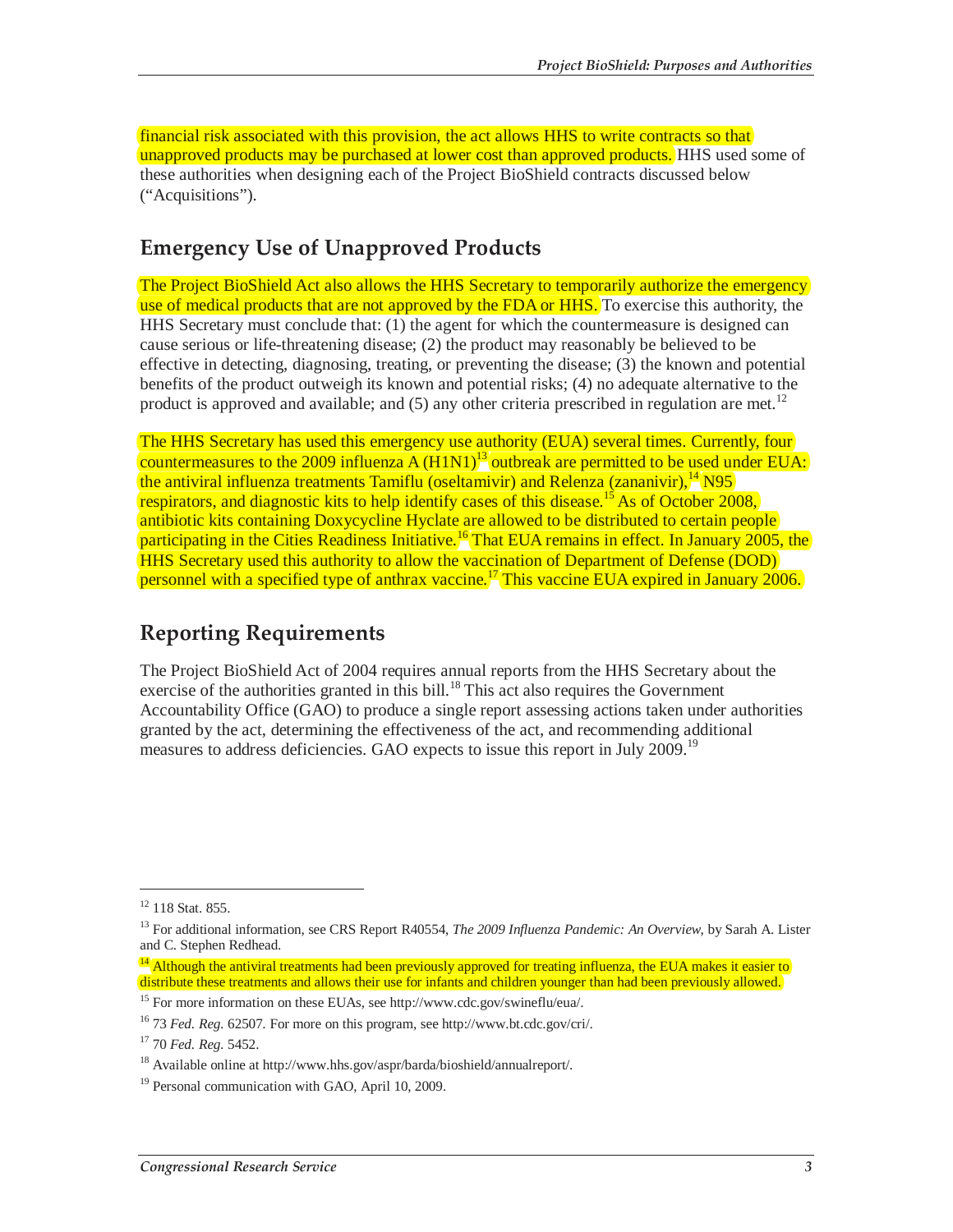## **Appropriations**

The Project BioShield Act did not appropriate any money. Instead, it authorized the appropriation of up to a total of \$5.593 billion for FY2004 through FY2013 for countermeasures procurement. The Department of Homeland Security Appropriations Act, 2004 (P.L. 108-90) appropriated this amount into a special reserve fund with explicit time windows in which the money could be obligated. The act specified that \$3.418 billion was available for obligation for FY2004 to FY2008. The balance of the advance appropriation plus any unobligated funds remaining from FY2004 to FY2008 became available for FY2009 to FY2013. The act specified that this money is only for the procurement of CBRN countermeasures using the Project BioShield authorities and may not be used for other purposes such as for grants to support countermeasure development or program administration.

Congress advance-appropriated the 10-year program, but retains the power to annually increase or decrease the amount in the special reserve fund. Congress removed \$25 million from this account through rescissions in the Consolidated Appropriations Act, 2004 (P.L. 108-199), and the Consolidated Appropriations Act, 2005 (P.L. 108-447). See **Table 1**. The Omnibus Appropriations Act, 2009 (P.L. 111-8), transferred \$412 million from the special reserve fund to HHS . Of this amount, \$275 million went to fund countermeasure advanced research and development through the Biodefense Advanced Research and Development Authority (BARDA, see below), and \$137 million went to help respond to and prepare for pandemic influenza.<sup>20</sup>

| , <del>,</del> <del>.</del> ,                     |                                          |     |  |  |  |  |  |
|---------------------------------------------------|------------------------------------------|-----|--|--|--|--|--|
| <b>Public Law</b>                                 | <b>Action</b>                            |     |  |  |  |  |  |
| P.L. 108-199                                      | 0.59% Rescission                         | 5   |  |  |  |  |  |
| P.L. 108-447                                      | 0.8% Rescission                          | 20  |  |  |  |  |  |
| P.L. 111-8                                        | Transfer for Advanced Development        | 275 |  |  |  |  |  |
| $P.L.$ $111-8$                                    | Transfer for Pandemic Flu                | 137 |  |  |  |  |  |
| <b>Total of Transfers and Rescissions to Date</b> | 437                                      |     |  |  |  |  |  |
| President's FY2010 Budget Request                 | <b>Transfer for Advanced Development</b> | 305 |  |  |  |  |  |
|                                                   |                                          |     |  |  |  |  |  |

#### **Table 1. Project BioShield Rescissions, and Transfers**

(\$ in Millions)

**Source:** CRS analysis of P.L. 108-199, P.L. 108-447, P.L. 111-8, and FY2010 Presidential Budget Request.

**Note:** Amounts rounded to nearest million.

The Obama administration has proposed transferring the remaining Project BioShield advanceappropriated funds from DHS to HHS in FY2010. After accounting for expected obligations in FY2009, the Administration estimates the remaining balance will be \$1.569 billion. Because of a "lower than expected obligation rate,"21 \$305 million of the transferred amount would fund countermeasure advanced development through  $BARDA<sup>22</sup>$  According to this proposal, any

<sup>20</sup> U.S. Congress, House Committee on Appropriations, *Omnibus Appropriations Act, 2009 (H.R. 1105; P.L. 111-8)*, committee print,  $111<sup>th</sup>$  Cong.,  $1<sup>st</sup>$  sess., March 2009, p. 1301.

<sup>21</sup> DHS, Office of Health Affairs, *Biodefense Countermeasures Congressional Justification FY2010*, p. BIO-2.

<sup>22</sup> HHS, *FY2010 Budget in Brief*, p. 108.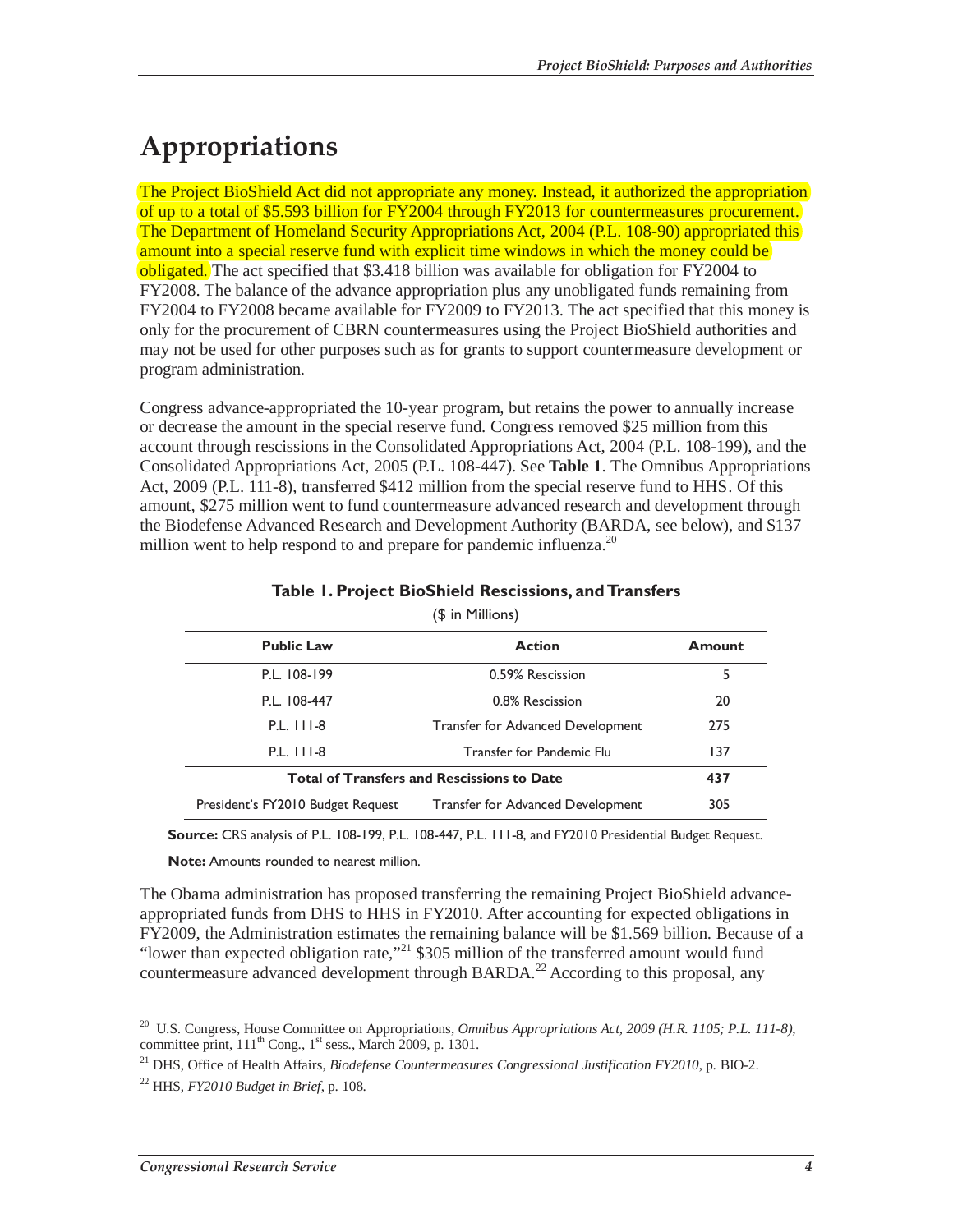remaining transferred funds would go into the HHS Public Health and Social Services Emergency Fund and be available for obligation through FY2013 for Project BioShield-related purchases.

### **Acquisitions**

The first Project BioShield contract was announced on November 4, 2004.<sup>23</sup> The HHS contracted with VaxGen Inc. for delivery of 75 million doses of a new type of anthrax vaccine within three years. This contract was worth \$879 million. See **Table 2**. On December 17, 2006, HHS terminated this contract because VaxGen failed to meet a contract milestone.<sup>24</sup> Subsequent contracts include \$690 million for 29 million doses of the currently approved anthrax vaccine (Emergent BioSolutions); \$165 million for 20 thousand doses of ABthrax, a treatment for anthrax (Human Genome Sciences); \$144 million for 10 thousand doses of Anthrax Immune Globulin, a treatment for anthrax (Cangene); \$505 million for 20 million doses of a new smallpox vaccine (Bavarian Nordic); \$416 million for 200 thousand doses of botulinum antitoxin, a treatment for botulinum toxin exposure (Cangene); \$18 million for 5 million doses of a pediatric form of potassium iodide, a treatment for radioactive iodine exposure (Fleming & Company); and \$22 million for 395 thousand doses of Ca-DTPA and 80 thousand doses of Zn-DTPA, two treatments for internal radioactive particle contamination (Akorn). Thus, excluding the canceled VaxGen contract, HHS has obligated approximately \$1.96 billion to date. Future targets for Project BioShield procurement include countermeasures against anthrax, viral hemorrhagic fevers, and radiation.<sup>25</sup>

<sup>&</sup>lt;sup>23</sup> See the HHS Project BioShield procurement page for status of current requests and contracts at http://www.hhs.gov/ aspr/barda/procurement/cbrnactivities.html. For issues regarding these awards, see CRS Report RL33907, *Project BioShield: Appropriations, Acquisitions, and Policy Implementation Issues for Congress*, by Frank Gottron.

<sup>&</sup>lt;sup>24</sup> HHS, "Termination Letter - Contract No. HHSO100200500001C," Letter to VaxGen, Inc., December 19, 2006.

<sup>&</sup>lt;sup>25</sup> HHS Public Health Emergency Medical Countermeasure Enterprise, "Implementation Plan For Chemical, Biological, Radiological and Nuclear Threats," *72 Fed. Reg. 20122*, April 23, 2007.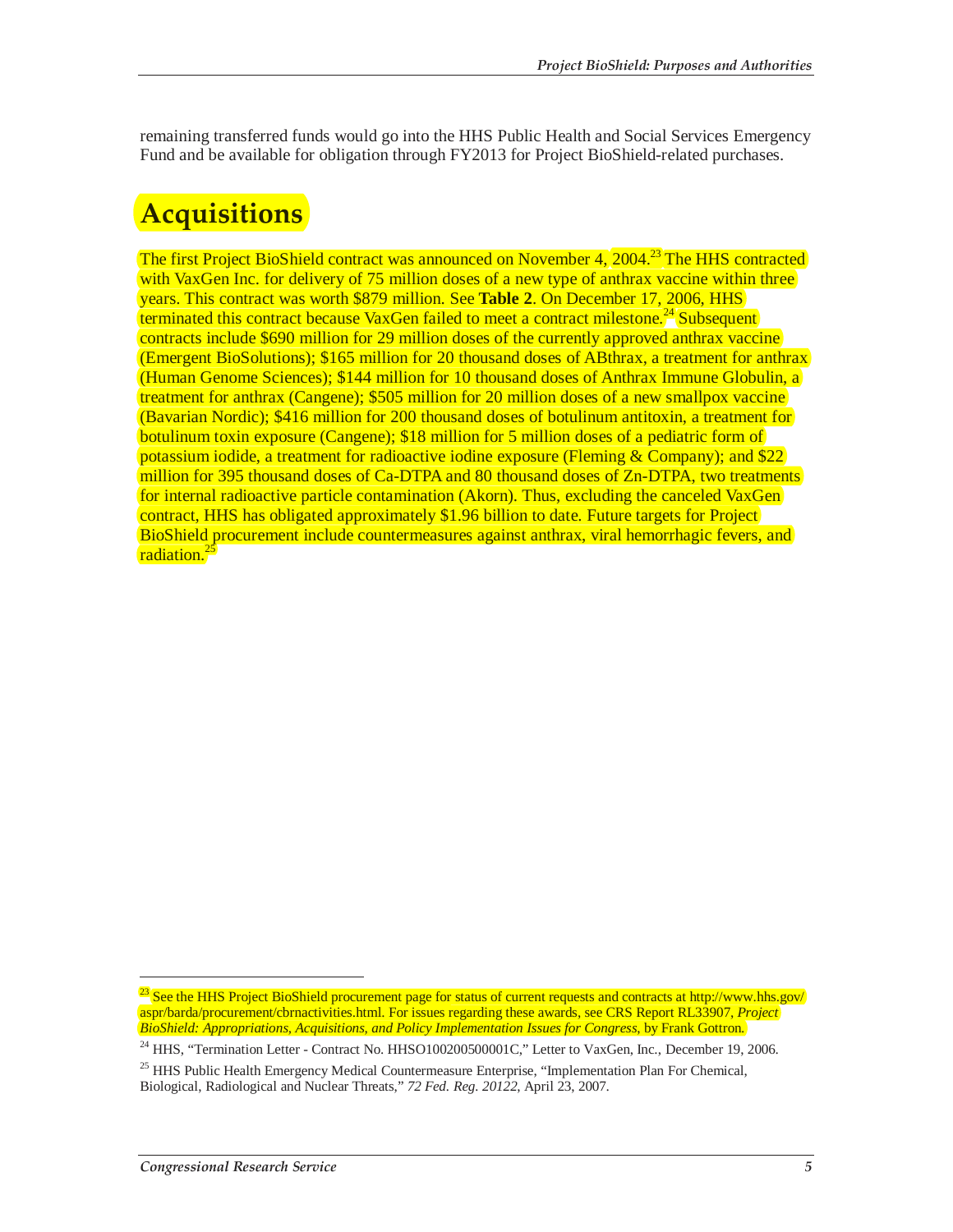| <b>Threat</b>                                     | <b>Product</b>             | <b>Doses</b><br>(thousands) | Cost<br>(\$ millions) | Company                                                     | <b>Award Date</b>                    |
|---------------------------------------------------|----------------------------|-----------------------------|-----------------------|-------------------------------------------------------------|--------------------------------------|
| Anthrax                                           | rPA vaccine                | 75,000                      | 879a                  | VaxGen, Inc.                                                | $11/4/04$ :<br>Cancelled<br>12/19/06 |
|                                                   | AVA vaccineb               | 28,750                      | 690                   | Emergent<br><b>BioSolutions (formerly</b><br>BioPort Corp.) | 5/6/05; 5/5/06;<br>9/25/07           |
|                                                   | <b>ABthrax</b>             | 20                          | 165                   | Human Genome<br><b>Sciences</b>                             | 6/19/06                              |
|                                                   | Anthrax Immune<br>Globulin | 10                          | 44                    | Cangene Corp.                                               | 7/28/06                              |
| <b>Smallpox</b>                                   | <b>MVA</b> vaccine         | 20,000                      | 505                   | Bavarian Nordic A/S                                         | 6/4/07                               |
| <b>Botulinum</b><br>Toxin                         | <b>Botulinum Antitoxin</b> | 200                         | 416                   | Cangene Corp.                                               | 6/1/06c                              |
| Radiological/<br><b>Nuclear</b>                   | Potassium Iodide           | 4.800                       | 8                     | Fleming & Company                                           | 3/18/05 and<br>2/8/06                |
|                                                   | C <sub>a</sub> -DTPA       | 395                         | 22                    | Akorn, Inc.                                                 | 2/13/06                              |
|                                                   | Zn-DTPA                    | 80                          |                       |                                                             |                                      |
| <b>Total Announced Obligations:</b>               |                            |                             | 2,839                 |                                                             |                                      |
| Total Active Announced Obligations <sup>d</sup> : |                            | 1,961                       |                       |                                                             |                                      |

#### **Table 2. Project BioShield Acquisition Activity**

**Source:** CRS analysis of HHS, Project BioShield: Annual Report to Congress July 2004—July 2006, January 2007; HHS, Project BioShield: Annual Report to Congress August 2006—July 2007; HHS, "CBRN Acquisition Activities" http://www.hhs.gov/aspr/barda/procurement/cbrnactivities.html; DHS, Office of Health Affairs, Biodefense Countermeasures Congressional Justification FY2010; and personal communication with HHS, June 8, 2009.

- a. This figure includes an additional approximately \$1.5 million that HHS paid to VaxGen for mandatory security upgrades. When HHS terminated the vaccine contract, VaxGen kept this amount, while the approximately \$878 million for the vaccine became available for other BioShield procurements. Personal communication with BARDA, June 8, 2009.
- b. This total does not include the \$405 million contract for 14.5 million doses of AVA anthrax vaccine HHS announced on 9/30/2008. According to HHS, this contract used Centers for Disease Control and Prevention funds rather than the Project BioShield special reserve fund. Personal communication with HHS, June 8, 2009.
- c. This number includes \$50 million that was obligated from this account to this company in FY2004 before passage of the Project BioShield Act. See HHS, *Project BioShield: Annual Report to Congress July 2004—July 2006*, January 2007, p. 31.
- d. Announced obligations minus the cancelled rPA contract.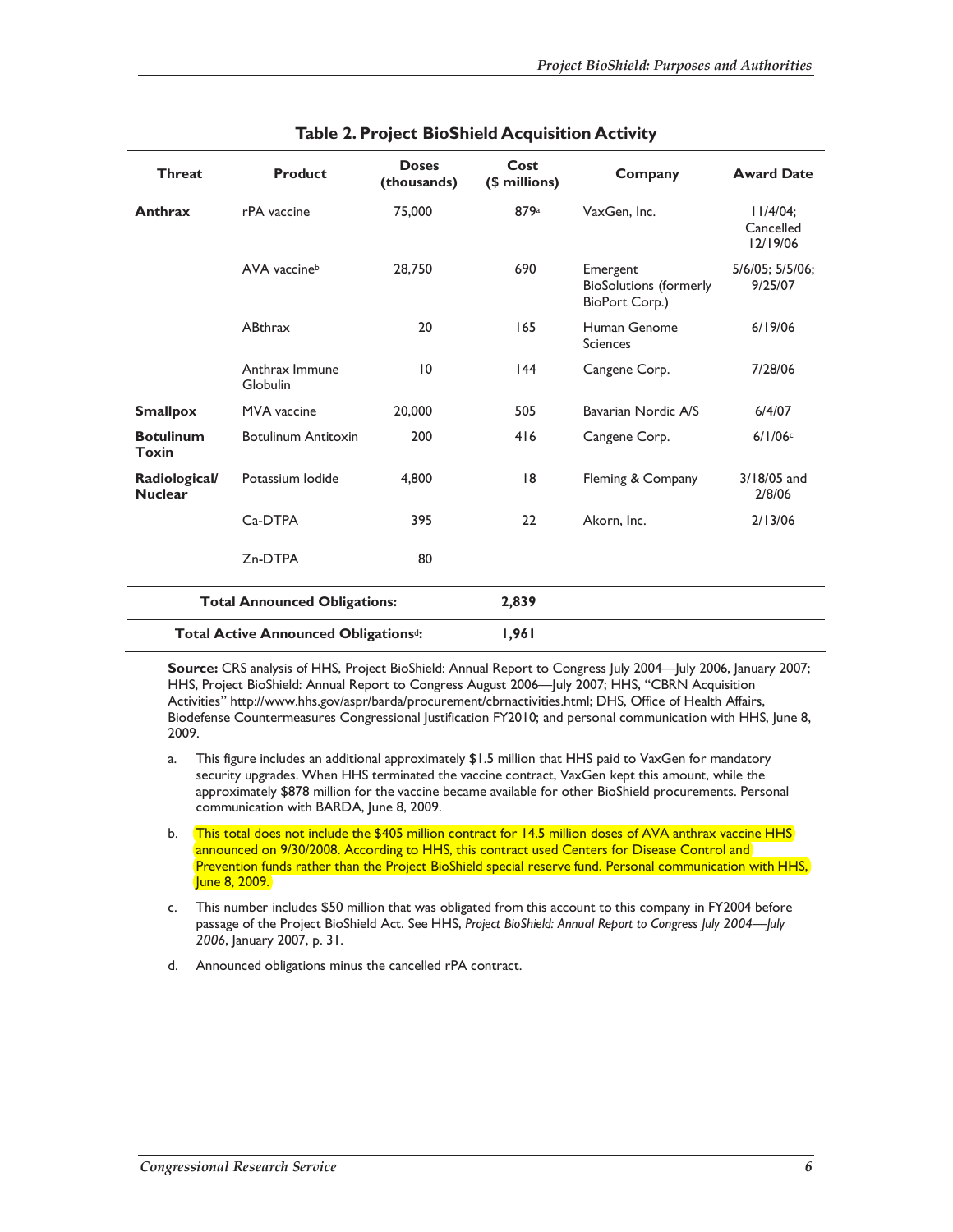### **Policy Issues**

The 111<sup>th</sup> Congress faces several BioShield-related policy decisions. These include: whether to allow Project BioShield funds to be diverted for other purposes; whether to grant the President's request to transfer the account to HHS; whether to rely on Project BioShield funds to replenish the Strategic National Stockpile; whether to pursue broad spectrum countermeasures; and whether Project BioShield and BARDA are encouraging medical countermeasure development sufficiently.

### **Diversion of Appropriations for Other Purposes**

One of the distinguishing features of Project BioShield is the ten-year \$5.6 billion advanced appropriation. Potential countermeasure developers considered the establishment of an advanced funded separate account dedicated solely to countermeasure procurement as integral to their participation in this program. The advanced funding helped assure developers that payment for countermeasures they successfully developed would not depend on future potentially uncertain appropriations processes. Although advanced funding the Project BioShield account may have provided some assurance of stability to developers, in practice, subsequent Congresses have removed approximately 8% of the advanced appropriation through rescission and transfer to other accounts. See **Table 1**. These transfers fall into two categories: those devoted to CBRN countermeasures advanced development and those related to influenza pandemic preparedness.

In FY2009, Congress transferred \$275 million from the special reserve fund to BARDA to support CBRN countermeasure advanced research and development. President Obama has proposed a similar transfer for FY2010 of \$305 million. The administration justifies the proposed transfer by asserting that these funds will support "future successful acquisitions of medical countermeasures under Project BioShield."26 Thus, such transfers could be viewed as an attempt to improve the "lower than expected" rate of Project BioShield acquisitions.<sup>27</sup>

If Congress agrees to this proposed transfer, the precedent set in FY2009 may be reinforced that advanced research and development funding should be viewed as linked to procurement (and that such activities should be funded by transfers from the Project BioShield special reserve fund). Annual transfers from this account to fund such activity will continue to lower the amounts available for procuring CBRN countermeasures, their originally intended purpose. However, if funding becomes a limitation to acquiring countermeasures, Congress can appropriate additional money for this purpose. However, such a course of events may cause the potential developers to feel dependent on the actions of future appropriators, precisely the situation that establishment of the special reserve fund was designed to ameliorate.

Such fund transfers may modify the respective roles of the federal government and the private sector in Project BioShield. Congress designed Project BioShield to minimize the risk that the government would pay for countermeasures which fail during development (see "Market Guarantee" above). Developers were expected to manage this risk, using the government-market guarantee to entice investors to fund countermeasure development. Congress attempted to assure

<sup>26</sup> HHS, *FY2010 Congressional Justification for the Public Health and Social Services Emergency Fund*, p. 46.

<sup>27</sup> DHS, Office of Health Affairs, *Biodefense Countermeasures Congressional Justification FY2010*, p. BIO-2.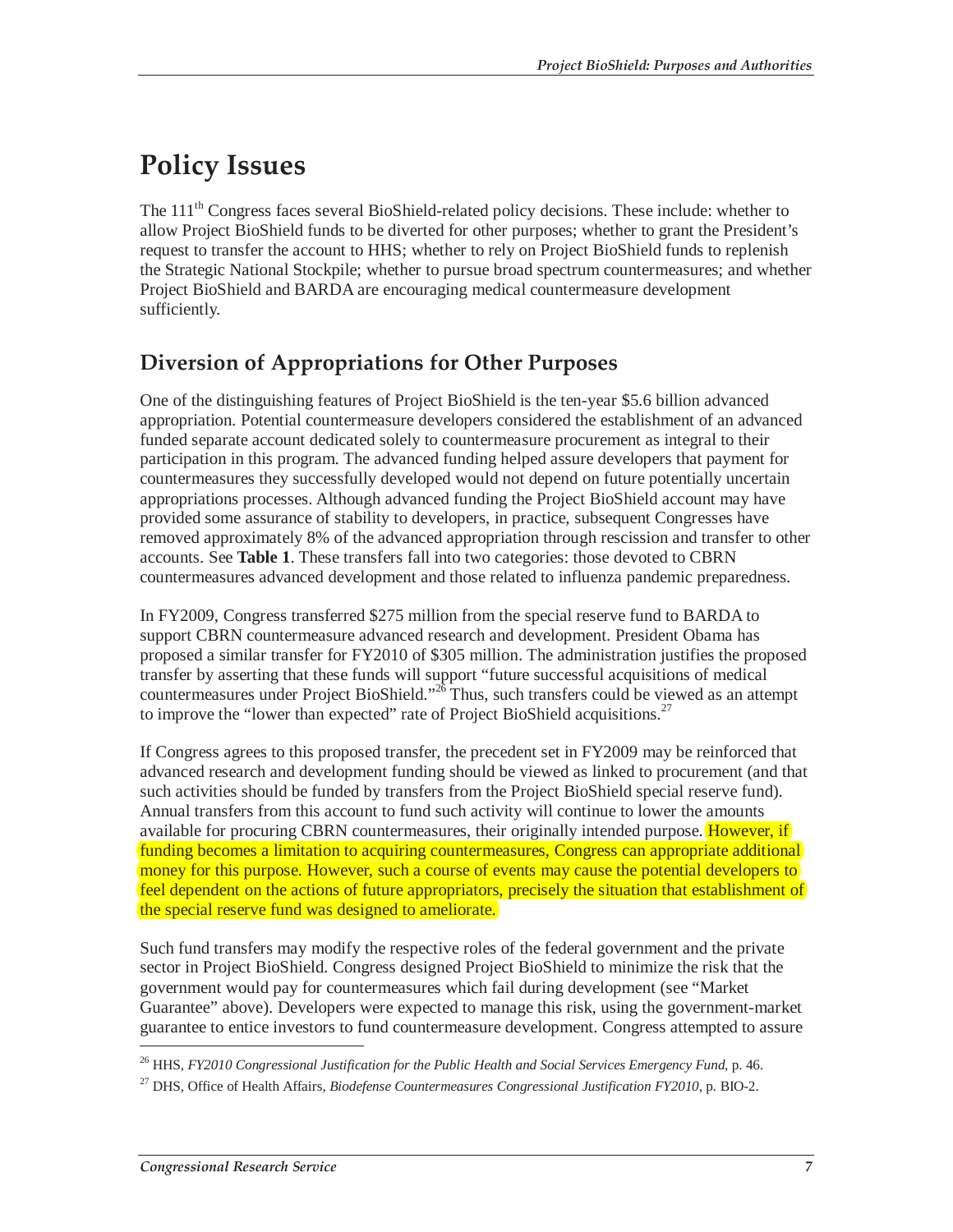such potential investors that funding of this program was not subject to the annual appropriations process by providing ten year advanced funding. Industry spokespeople reportedly have asserted that transferring money out of this account weakens the ability of private firms to raise capital necessary to sustain long-term research and development for countermeasures and hinder potential participation in Project BioShield.<sup>28</sup> Additionally, by shifting money from procurement to research and development, the government assumes more of the development risk (i.e., the government becomes more likely to spend money on developing countermeasures that will fail during development and never become available).

In FY2009, Congress transferred \$137 million from the Project BioShield special reserve fund to HHS for pandemic influenza preparedness and response. President Obama did not request a similar transfer for FY2010. President Obama did request the supplemental appropriations conference committee to allow the purchase of influenza countermeasures using the Project BioShield special reserve fund.<sup>29</sup> Critics of such a move charged that it would damage the biodefense countermeasure industry and "severely diminish the nation's efforts to prepare for WMD events and will leave the nation less, not more, prepared."<sup>30</sup> The conferees on the supplemental appropriations bill declined to provide this authority.<sup>31</sup> Similarly, in the Senate report to accompany the Department of Homeland Security appropriations bill (S.Rept. 111-31 and S. 1298), the committee "strongly urges" not using the special reserve fund to purchase influenza countermeasures.<sup>32</sup>

### **Transfer of Account to HHS**

In the FY2010 budget request, President Obama has proposed transferring the entirety of the Project BioShield special reserve fund from DHS to HHS. Currently DHS manages the special reserve fund, while HHS designs and executes the Project BioShield contracts. As described above, DHS and OMB must approve each contract. If Congress decides to transfer the account to HHS, depending on how it is transferred, these roles may or may not be preserved. A simple transfer of the account in the absence of additional amendments of the Project BioShield Act provisions would likely maintain the current agency roles. Alternatively, Congress could amend the Project BioShield act to change the agencies' roles in contract approval. The Senate Committee on Appropriations has recommended transferring the account to HHS and otherwise maintaining the current agency roles.<sup>33</sup>

<u>.</u>

<sup>28</sup> Spencer Hsu, "Bipartisan WMD Panel Criticizes Obama Plan To Fund Flu Vaccine," *Washington Post*, June 8, 2009.

 $29$  Letter from President Barack Obama to Speaker of the House Nancy Pelosi, June 2, 2009, http://www.whitehouse.gov/omb/assets/budget\_amendments/supplemental\_06\_02\_09.pdf.

<sup>&</sup>lt;sup>30</sup> Letter from Senator Bob Graham, Chairman of the Commission on the Prevention of Weapons of Mass Destruction Proliferation and Terrorism, and Senator Jim Talent, Vice Chairman of the Commission on the Prevention of Weapons of Mass Destruction Proliferation and Terrorism, to President Obama, June 8, 2009, http://www.preventwmd.gov/ 6\_8\_2009/; Spencer Hsu, "Bipartisan WMD Panel Criticizes Obama Plan To Fund Flu Vaccine," *Washington Post*, June 8, 2009; and Matt Korade, "Lawmakers, Industry Jeer Plan to Fund Flu Preparedness With Bioshield Money," June 9, 2009.

<sup>31</sup> P.L. 111-32 and H.Rept. 111-151.

<sup>&</sup>lt;sup>32</sup> S.Rept. 111-31, p. 96. The House Committee on Appropriations report (H.Rept. 111-157) lacks similar language.

<sup>&</sup>lt;sup>33</sup> S.Rept. 111-31. The Senate Appropriations Committee states in this report that such a transfer, if approved, would be included in the FY2010 Departments of Labor, Health and Human Services, and Education, and Related Agencies appropriation bill. The House Committee on Appropriations report (H.Rept. 111-157) lacks similar language.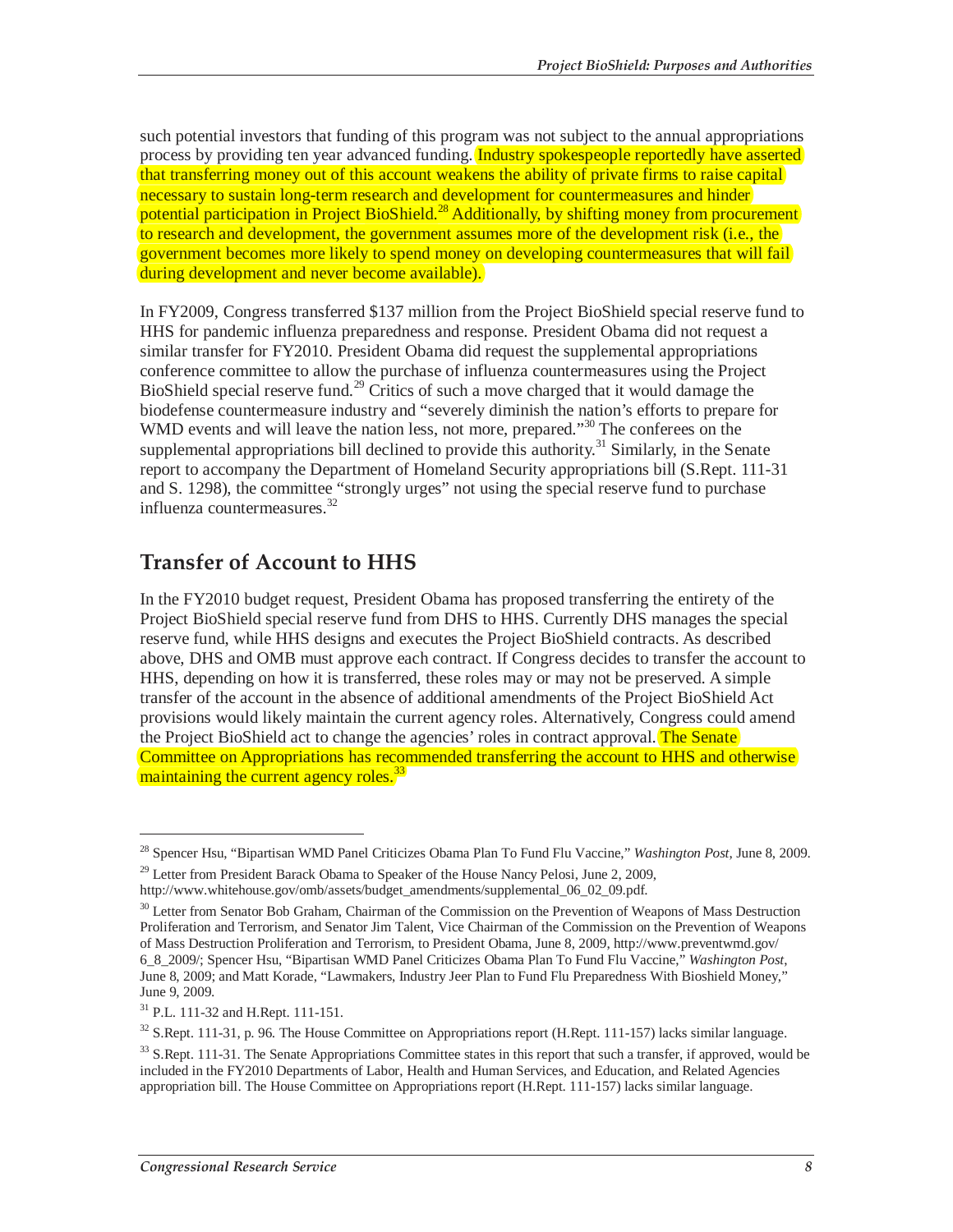### **Stockpile Replenishment**

All medicines, including those added to the Strategic National Stockpile through Project BioShield, have explicit expiration dates. They are not approved for use after this expiration date. As a consequence, HHS must procure a number of doses greater than that stored in the SNS at any given time. For example, HHS had to buy 29 million doses of anthrax vaccine to maintain a stockpile of at least 10 million doses from 2006 to 2011.<sup>34</sup> In 2007, the GAO suggested HHS and DOD establish an inventory-sharing agreement that would allow DOD to use the HHS vaccines in its active troop vaccination program before expiration.<sup>35</sup> These agencies subsequently implemented a shared stockpile approach for anthrax vaccines and pandemic influenza countermeasures.<sup>36</sup> However, this shared stockpile solution is not applicable for countermeasures lacking other high-volume users. HHS may require additional periodic countermeasure purchases to replenish the stockpile to maintain a consistent readiness level. Congress may consider whether such purchases should be funded through the advance-appropriated Project BioShield account or through annual SNS budget authorities. The BARDA used SNS funding to procure 14.5 million additional doses of AVA vaccine for the stockpile for \$405 million.<sup>37</sup>

#### **Broad Spectrum Countermeasures**

Many experts contend that broad spectrum countermeasures, those that address multiple CBRN agents, would be the most valuable additions to the  $SNS$ <sup>38</sup> Such nonspecific countermeasures might be a defense against currently unknown threats, such as emerging diseases or genetically engineered pathogens. Furthermore, such countermeasures are more likely to have other nonbiodefense-related applications. P.L. 108-276 does not exclude procuring such countermeasures; however, it does require that the presence of another commercial market be factored into the HHS Secretary's decision to purchase the countermeasure. HHS has stated its interest in using Project BioShield to acquire new broad spectrum countermeasures.<sup>39</sup> However, Project BioShield contracts to date have specifically targeted individual threat agents, a strategy commonly described as "one bug, one drug." Congress may decide that HHS needs further guidance or authorities to encourage the development and acquisition of new broad spectrum countermeasures.

#### **The Biomedical Advanced Research and Development Authority**

Congress has scrutinized the implementation and effectiveness of the Project BioShield act since its enactment. In response to perceived problems with Project BioShield countermeasure

<sup>37</sup> Personal communication with HHS staff, June 8, 2009.

<sup>34</sup> HHS News Release, "HHS Purchases Additional Anthrax Vaccine For Stockpile," September 26, 2007.

<sup>35</sup> Government Accountability Office, *Project BioShield: Actions Needed to Avoid Repeating Past Problems with Procuring New Anthrax Vaccine and Managing the Stockpile of Licensed Vaccine,* GAO-08-88, October 2007.

<sup>&</sup>lt;sup>36</sup> Robin Robinson, Deputy Assistant Secretary, Office of the Assistant Secretary for Preparedness and Response, HHS, testimony before the House Committee on Appropriations, Subcommittee on Defense, April 24, 2008.

<sup>&</sup>lt;sup>38</sup> For example, see Gigi Gronvall, Jason Matheny, and Bradley Smith, et al., "Flexible Defenses Roundtable Meeting: Promoting the Strategic Innovation of Medical Countermeasures," *Biosecurity and Bioterrorism: Biodefense Strategy, Practice, and Science*, vol. 5, no. 3 (2007), pp. 271-277.

<sup>&</sup>lt;sup>39</sup> HHS Public Health Emergency Medical Countermeasure Enterprise, "Implementation Plan For Chemical, Biological, Radiological and Nuclear Threats," *72 Fed. Reg. 20122*, April 23, 2007.